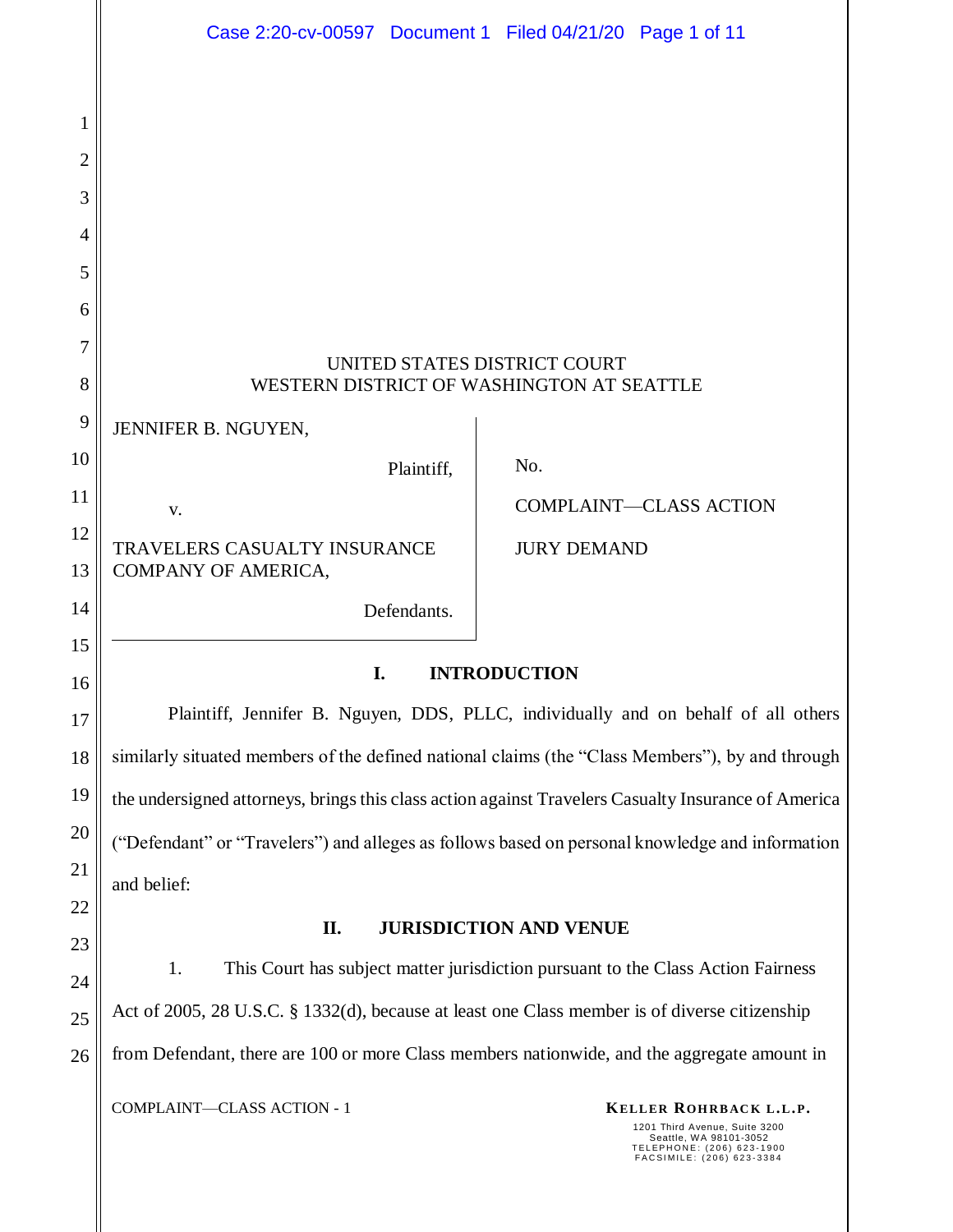controversy exceeds \$5,000,000. The Court has supplemental jurisdiction over Plaintiffs' state law claims under 28 U.S.C. § 1367.

2. Venue is proper in this District pursuant to 28 U.S.C. § 1391(b)(3) because the Court has personal jurisdiction over Defendant, a substantial portion the alleged wrongdoing occurred in this District and the state of Washington, and Defendant has sufficient contacts with this District and the state of Washington.

3. Venue is proper in the Western District of Washington pursuant to 28 U.S.C. §1391(b)(2) because a substantial part of the events or omissions giving rise to the claims at issue in this Complaint arose in this District. Plaintiff's place of business is located in Seattle, WA, King County. This action is therefore appropriately filed in the Seattle Division because a substantial portion of the events giving rise to this lawsuit arose in King County.

## **III. PARTIES**

4. Plaintiff Jennifer B. Nguyen, DDS, PLLC, DBA Seattle Smiles Dental, owns and operates a dentistry practice located at  $1325\,4^{\text{th}}$  Avenue, Suites 1230 and 1202, Seattle, Washington, 98101.

5. Defendant Travelers Casualty Insurance Company of America, is an insurance carrier incorporated and domiciled in the State of Connecticut, with its principal place of business in Connecticut.

## **IV. NATURE OF THE CASE**

6. Due to COVID-19 and a state-ordered mandated closure, Plaintiff cannot provide dentistry services. Plaintiff intended to rely on her business insurance to keep her business alive. This lawsuit is filed to ensure that Plaintiff and other similarly-situated policyholders receive the insurance benefits to which they are entitled and for which they paid.

**COMPLAINT—CLASS ACTION - 2 KELLER ROHRBACK L.L.P.**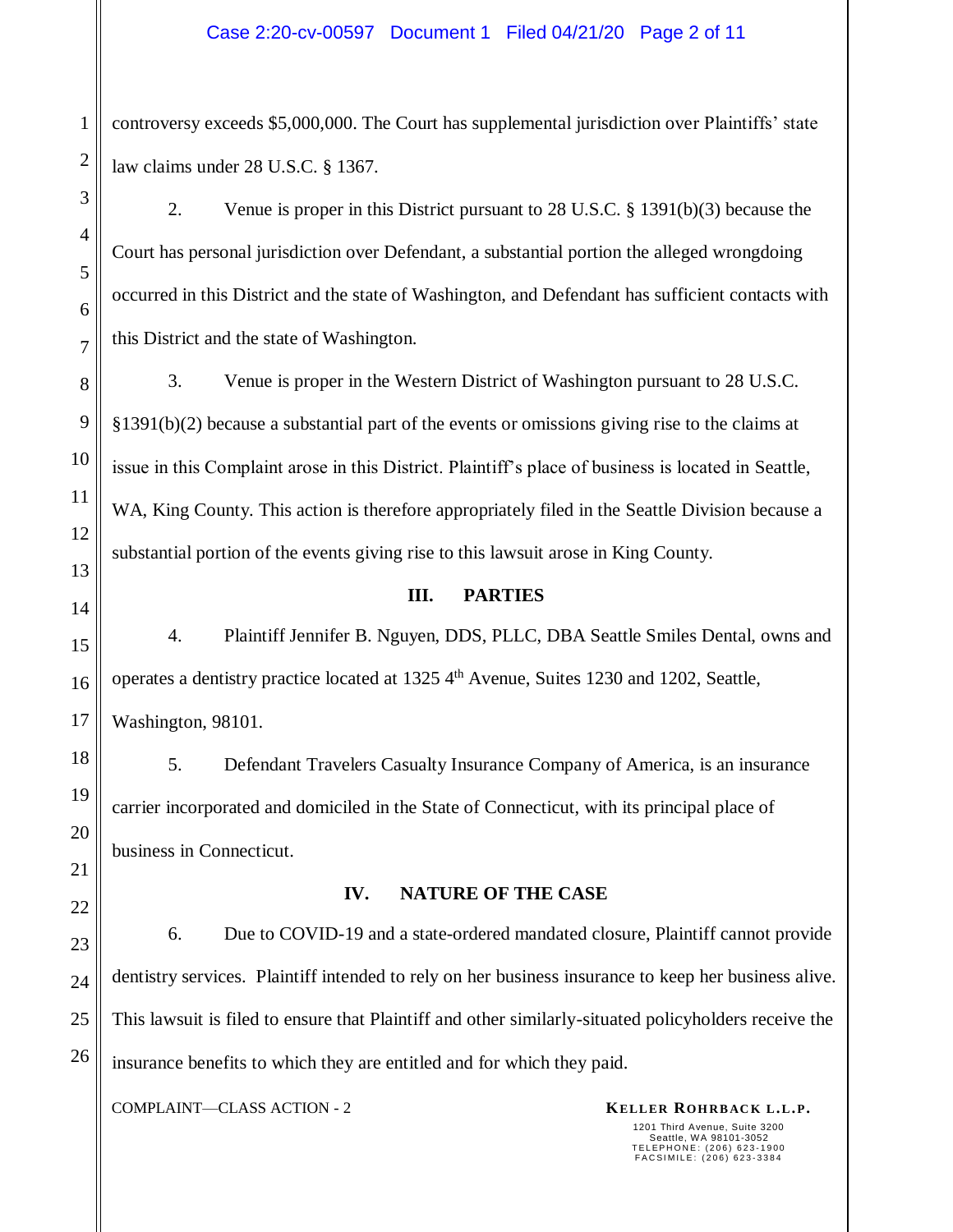## Case 2:20-cv-00597 Document 1 Filed 04/21/20 Page 3 of 11

7. Defendant Travelers Casualty Insurance Company of America (Travelers) issued one or more insurance policies to Plaintiff, including Businessowners Property Coverage and related endorsements, insuring Plaintiff's property and business practice and other coverages, with effective dates of November 1, 2019 to November 1, 2020.

8. Plaintiff's business property includes property owned and leased by Plaintiff and used for general business purposes for the specific purpose of dentistry and other business activities.

9. Travelers' Businessowners Property Coverage promises to pay Plaintiff for risks of "DIRECT PHYSICAL LOSS" to covered property and includes coverage for risks of both "loss of or damage to" covered property.

10. Travelers' Businessowners Property Coverage provides Plaintiff with Business Income Coverage, Extra Expense Coverage, Extended Business Income Coverage and Civil Authority Coverage.

11. Plaintiff paid all premiums for the coverage when due.

12. On or about January 2020, the United States of America saw its first cases of persons infected by COVID-19, which has been designated a worldwide pandemic.

13. In light of this pandemic, Washington Governor Jay Inslee issued certain proclamations and orders affecting many persons and businesses in Washington, whether infected with COVID-19 or not, requiring certain public health precautions. Among other things, Governor Inslee's "Stay Home, Stay Healthy" order required the closure of all non-essential businesses, including Plaintiff's dental practice.

14. Plaintiff's property sustained direct physical loss or damage to as a result of the proclamations and orders.

**COMPLAINT—CLASS ACTION - 3 KELLER ROHRBACK L.L.P.**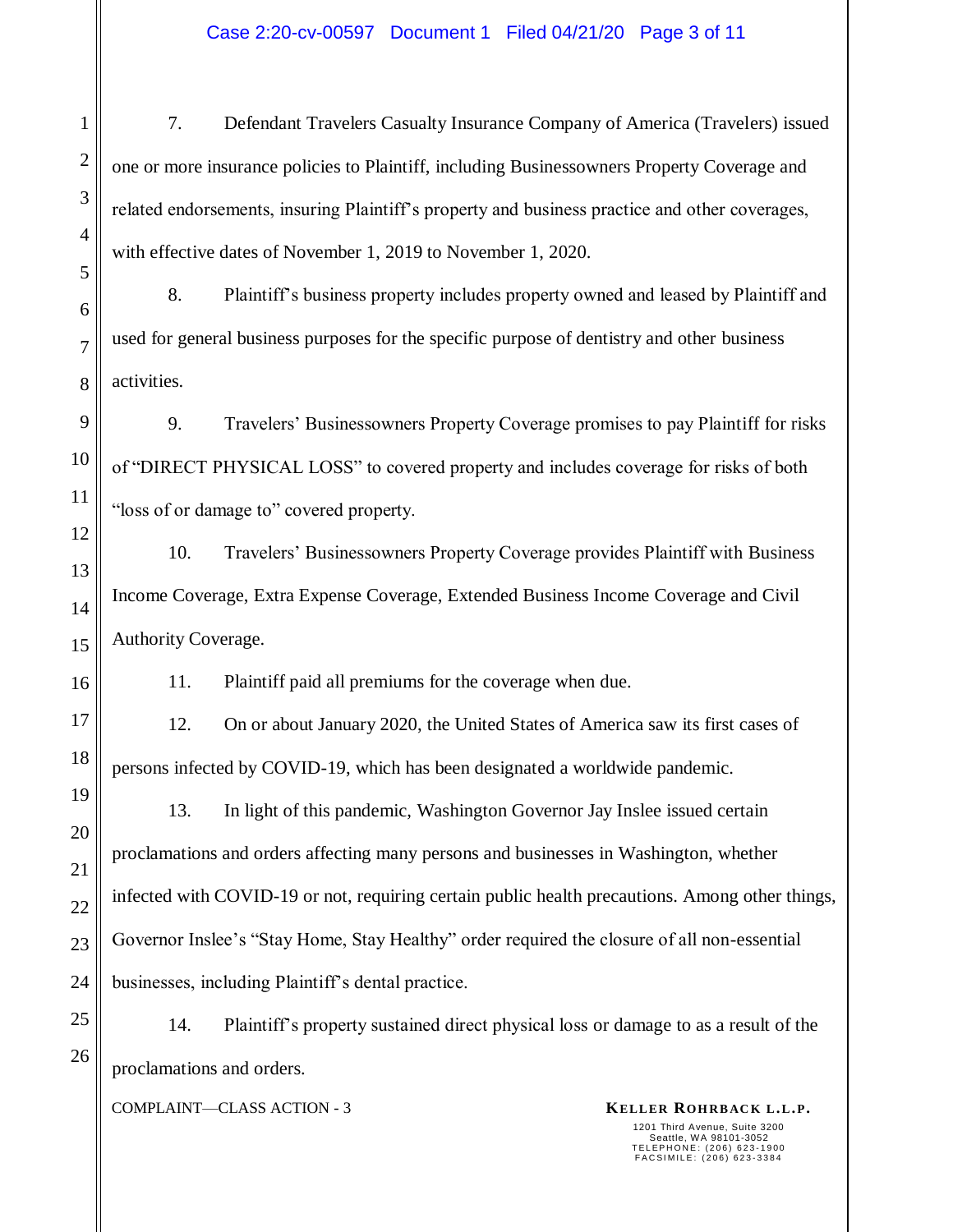## Case 2:20-cv-00597 Document 1 Filed 04/21/20 Page 4 of 11

15. Plaintiff's property will continue to sustain direct physical loss or damage covered by the Traveler's policy or policies, including but not limited to business interruption, extra expense, interruption by civil authority, and other expenses.

16. Plaintiff's property cannot be used for its intended purposes.

17. As a result of the above, Plaintiff has experienced and will experience loss covered by the Travelers policy or policies.

18. Plaintiff contacted Defendant Travelers about her losses but was verbally told by telephone that her losses would not be covered under her Travelers Businessowners' Policy.

1

2

3

4

5

6

7

8

9

10

11

12

13

14

15

16

17

18

19

20

21

22

23

24

25

26

## **V. CLASS ACTION ALLEGATIONS**

19. This matter is brought by Plaintiff Nguyen on behalf of herself and those similarly situated, under Federal Rules of Civil Procedure 23(b)(1), 23(b)(2), and 23(b)(3).

20. The Classes that Plaintiff Nguyen seek to represent are defined at this time as:

A. *Business Income Coverage Breach of Contract Class:* All persons and entities in the United States insured under a Travelers policy with Business Income Coverage who suffered a suspension of their business at the covered premises due to COVID-19 and whose Business Income claim was denied by Travelers.

B. *Business Income Coverage Declaratory Relief Class:* All persons and entities in the United States insured under a Travelers policy with Business Income Coverage who suffered a suspension of their business at the covered premises due to COVID-19.

C. *Extra Expense Breach of Contract Class:* All persons and entities in the United States insured under a Travelers policy with Extra Expense coverage who sought to minimize the suspension of business at the covered premises in connection with

**COMPLAINT—CLASS ACTION - 4 KELLER ROHRBACK L.L.P.**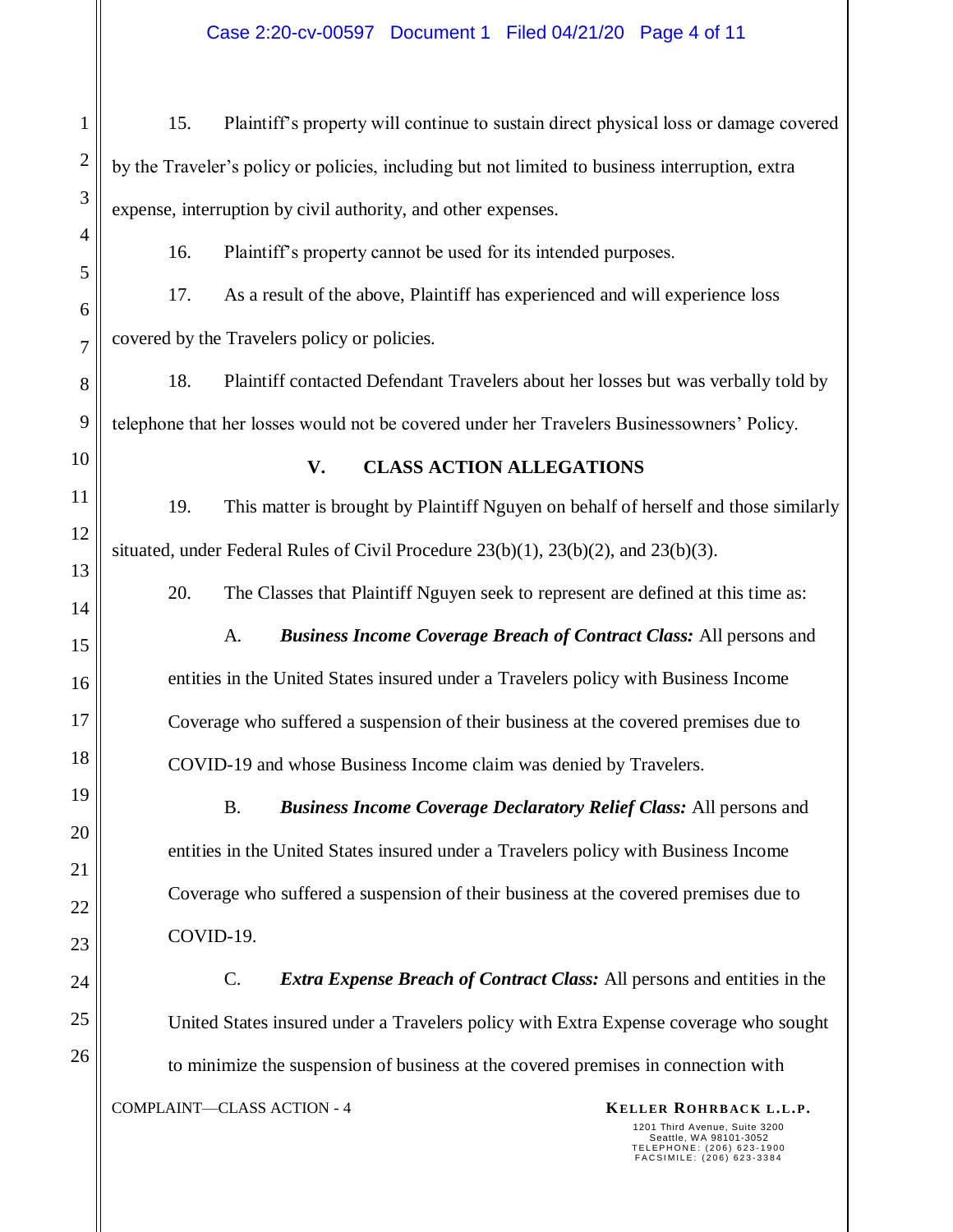COVID-19 and whose Extra Expense coverage claim was denied by Travelers despite their efforts to minimize the suspension of their business.

D. *Extra Expense Declaratory Relief Class:* All persons and entities in the United States insured under a Travelers policy with Extra Expense coverage who sought to minimize losses from the suspension of their business at the covered premises due to COVID-19.

E. *Extended Business Income Breach of Contract Class*: All persons and entities in the United States insured under a Travelers policy with Extended Business Income coverage who suffered a suspension of their business at the covered premises due to COVID-19.

F. *Extended Business Income Declaratory Relief Class:* All persons and entities in the United States insured under a Travelers policy with Extended Business Income coverage who suffered a suspension of their business at the covered premises due to COVID-19.

G. *Civil Authority Breach of Contract Class:* All persons and entities in the United States insured under a Travelers policy with Civil Authority coverage who suffered a loss of business income and/or extra expense due to the impact of COVID-19 and whose Civil Authority claim was denied by Travelers.

H. *Civil Authority Declaratory Relief Class:* All persons and entities in the United States insured under a Travelers policy with Civil Authority coverage who suffered a loss of business income and/or extra expense due to the impact of COVID-19. 21. Excluded from the Class are Defendant's officers, directors, and employees; the judicial officers and associated court staff assigned to this case; and the immediate family

**KELLER ROHRBACK L.L.P. KELLER ROHRBACK L.L.P.**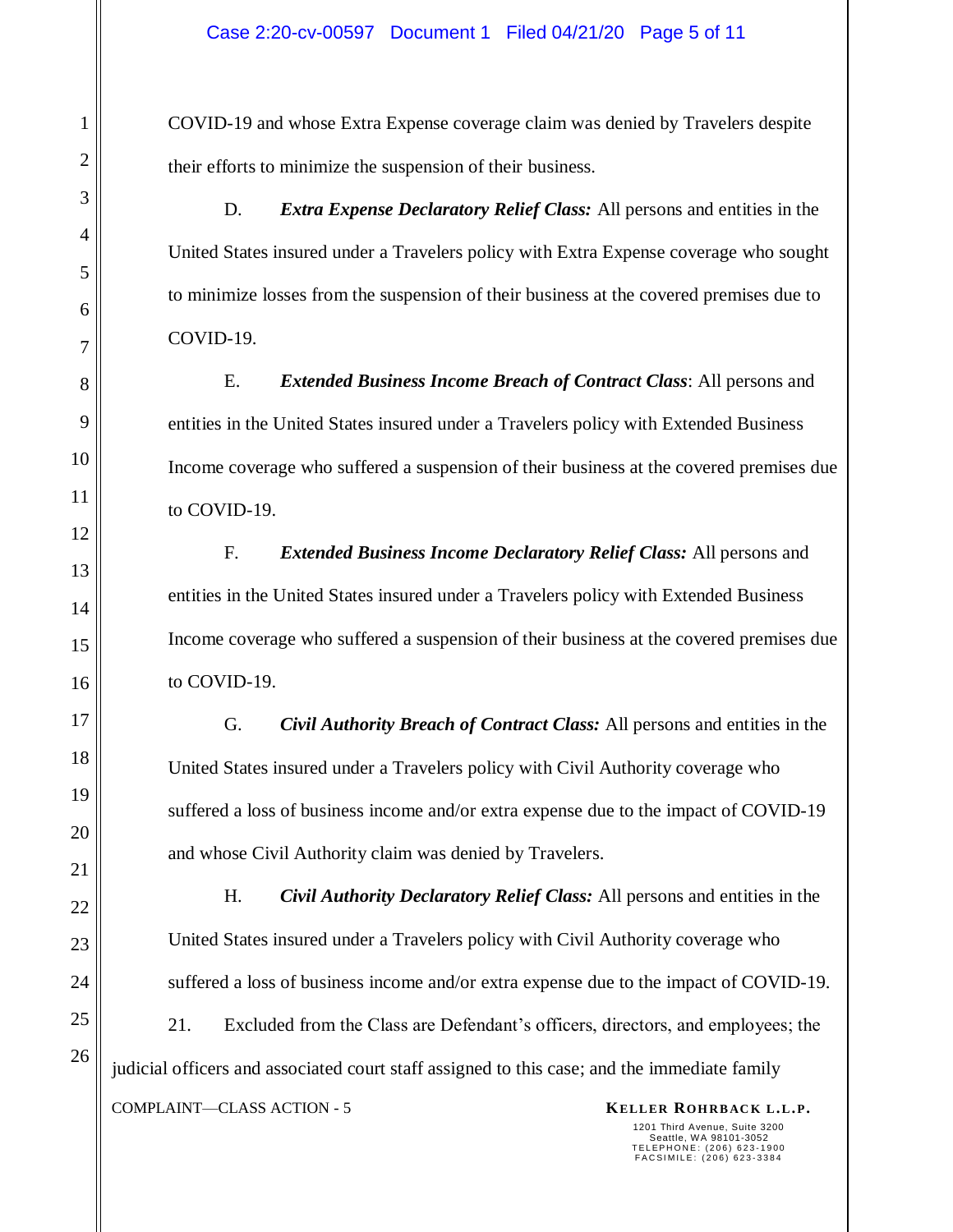## Case 2:20-cv-00597 Document 1 Filed 04/21/20 Page 6 of 11

members of such officers and staff. Plaintiff Nguyen reserves the right to amend the Class definition based on information obtained in discovery.

22. This action may properly be maintained on behalf of each proposed Class under the criteria of Rule 23 of the Federal Rules of Civil Procedure.

23. **Numerosity**: The members of the Class are so numerous that joinder of all members would be impractical. Plaintiff is informed and believes that the proposed Class contains thousands of members. The precise number of class members can be ascertained through discovery, which will include Defendant's records of policyholders.

24. **Commonality and Predominance**: Common questions of law and fact predominate over any questions affecting only individual members of the Class. Common questions include, but are not limited to, the following:

A. Whether the class members suffered covered losses based on common policies issued to members of the Class;

B. Whether Travelers acted in a manner common to the class and wrongfully denied claims for coverage arising from COVID-19 and/or closure orders issued by Governor Inslee and others civil authorities;

C. Whether Business Income coverage in Travelers' policies of insurance applies to a suspension of business related to COVID-19 and/or closure orders issued by Governor Inslee and others civil authorities;

D. Whether Travelers' Extra Expense coverage applies to efforts to minimize a loss related to COVID-19 and/or closure orders issued by Governor Inslee and others civil authorities;

**COMPLAINT—CLASS ACTION - 6 KELLER ROHRBACK L.L.P.**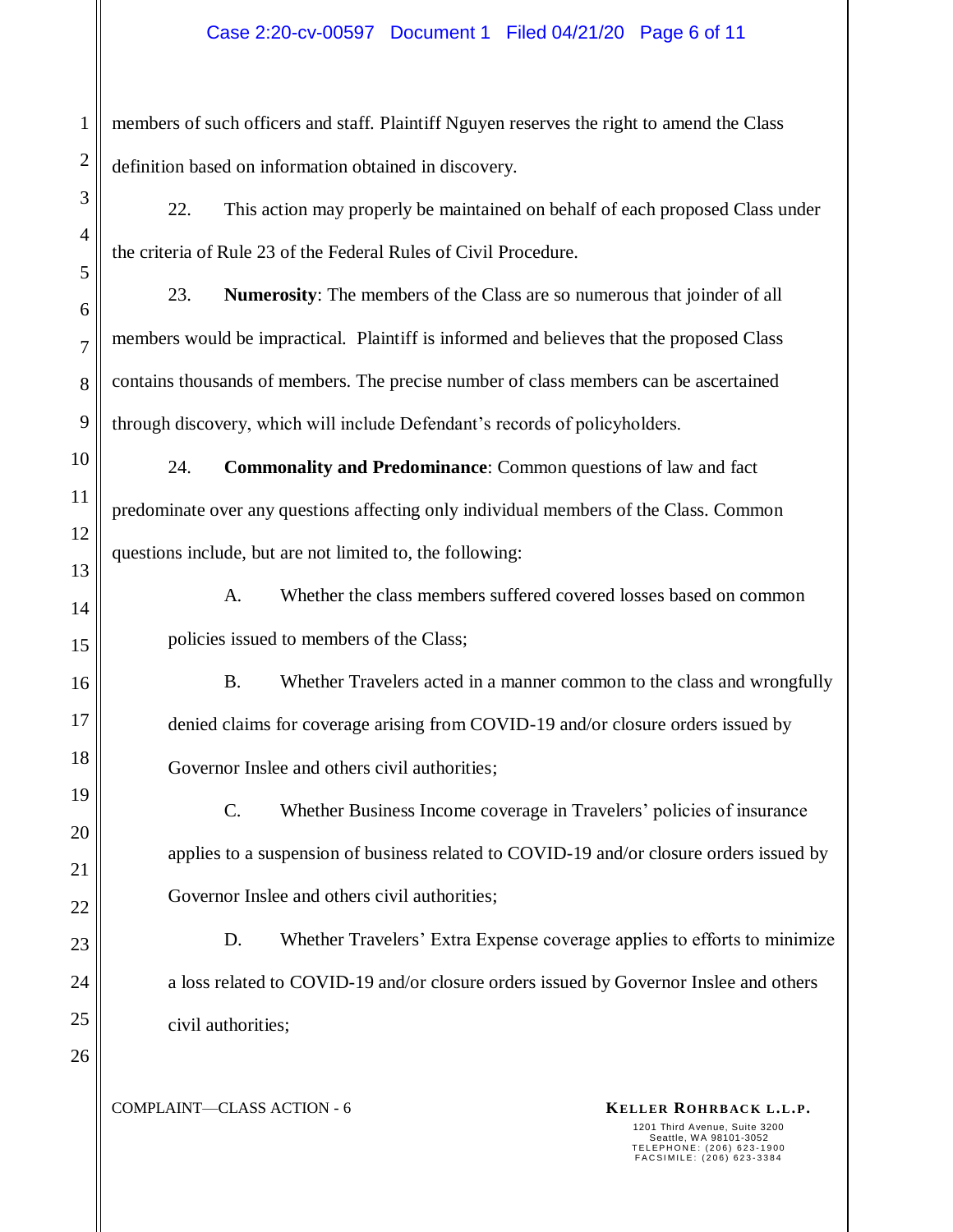E. Whether Travelers' Extended Business Income coverage applies to a suspension of business related to COVID-19 and/or closure orders issued by Governor Inslee and others civil authorities;

F. Whether Travelers' Civil Authority Coverage applies to a suspension of business due to the impact of COVID-19 and/or closure orders issued by Governor Inslee and others civil authorities;

G. Whether Travelers has breached its contracts of insurance through a blanket denial of all claims based on business interruption, business income loss or closures related to COVID-19 and/or closure orders issued by Governor Inslee and others civil authorities;

H. Whether, because of Defendant's conduct, Plaintiff Nguyen and the class members have suffered damages; and if so, the appropriate amount thereof; and

I. Whether, because of Defendant's conduct, Plaintiff Nguyen and the class members are entitled to equitable and declaratory relief, and if so, the nature of such relief.

25. **Typicality**: Plaintiff Nguyen's claims are typical of the claims of the members of the classes. Plaintiff Nguyen and all the members of the classes have been injured by the same wrongful practices of Defendant. Plaintiff Nguyen's claims arise from the same practices and course of conduct that give rise to the claims of the members of the Class and are based on the same legal theories.

26. **Adequacy**: Plaintiff Nguyen will fully and adequately assert and protect the interests of the classes and has retained class counsel who are experienced and qualified in

**COMPLAINT—CLASS ACTION - 7 KELLER ROHRBACK L.L.P.**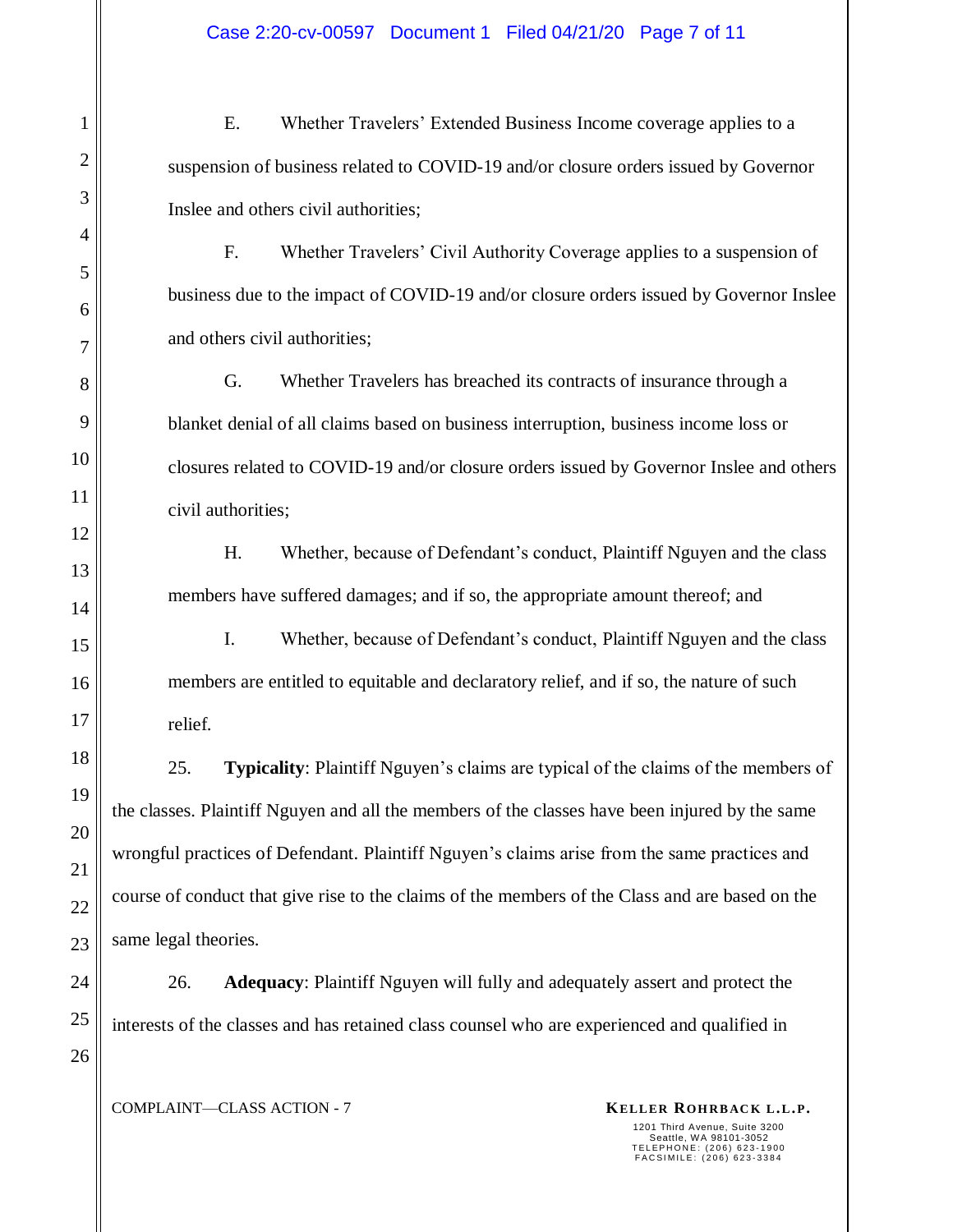prosecuting class actions. Neither Plaintiff Nguyen nor her attorneys have any interests contrary to or in conflict with the Class.

27. **Federal Rule of Civil Procedure 23(b)(1), the Risk of Inconsistent or Varying Adjudications and Impairment to Other Class Members' Interests**: Plaintiff seeks adjudication as to the interpretation, and resultant scope, of Defendant's policies, which are common to all members of the class. The prosecution of separate actions by individual members of the classes would risk of inconsistent or varying interpretations of those policy terms and create inconsistent standards of conduct for Defendant. The policy interpretations sought by Plaintiff could also impair the ability of absent class members to protect their interests.

28. **Federal Rule of Civil Procedure 23(b)(2), Declaratory and Injunctive Relief**: Defendant acted or refused to act on grounds generally applicable to Plaintiff and other members of the proposed classes making injunctive relief and declaratory relief appropriate on a classwide basis.

29. **Federal Rule of Civil Procedure 23(b)(3), Superiority**: A class action is superior to all other available methods of the fair and efficient adjudication of this lawsuit. While the aggregate damages sustained by the classes are likely to be in the millions of dollars, the individual damages incurred by each class member may be too small to warrant the expense of individual suits. Individual litigation creates a risk of inconsistent and/or contradictory decisions and the court system would be unduly burdened by individual litigation of such cases. A class action would result in a unified adjudication, with the benefits of economies of scale and supervision by a single court.

24 25 26

1

2

3

4

5

6

7

8

9

10

11

12

13

14

15

16

17

18

19

20

21

22

23

**COMPLAINT—CLASS ACTION - 8 KELLER ROHRBACK L.L.P.**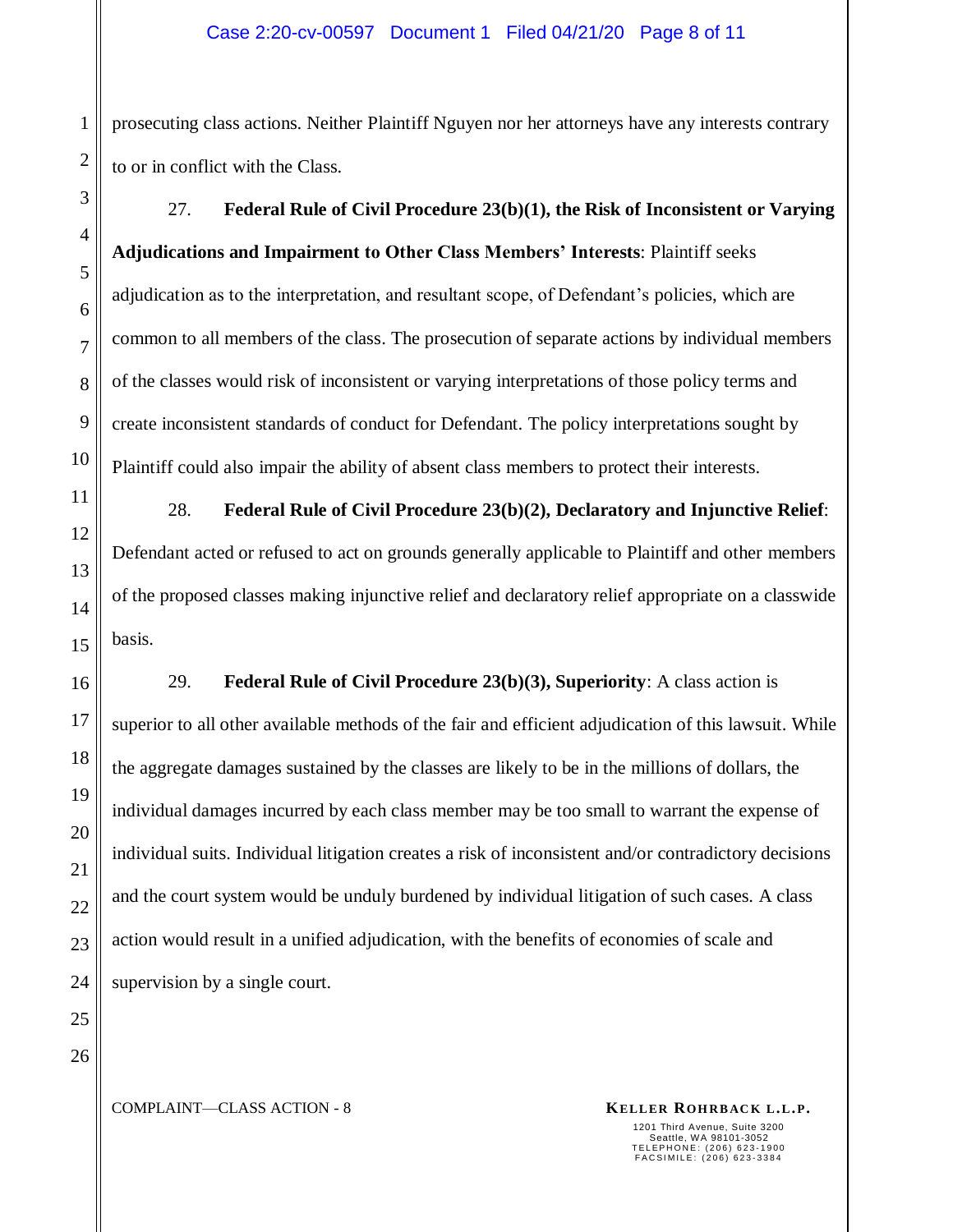|                     | Case 2:20-cv-00597 Document 1 Filed 04/21/20 Page 9 of 11                                                                                                                                                                   |  |  |  |  |  |
|---------------------|-----------------------------------------------------------------------------------------------------------------------------------------------------------------------------------------------------------------------------|--|--|--|--|--|
| 1                   | VI.<br><b>CAUSES OF ACTION</b>                                                                                                                                                                                              |  |  |  |  |  |
| $\overline{2}$      | <b>Count One-Declaratory Judgment</b>                                                                                                                                                                                       |  |  |  |  |  |
| 3<br>$\overline{4}$ | (Brought on behalf of the Business Income Coverage Declaratory Relief Class,<br>Extended Business Income Declaratory Relief Class, Civil Authority Declaratory Relief Class,<br>and Extra Expense Declaratory Relief Class) |  |  |  |  |  |
| 5                   | 30.<br>Previous paragraphs alleged are incorporated herein.                                                                                                                                                                 |  |  |  |  |  |
| 6<br>7              | 31.<br>This is a cause of action for declaratory judgment pursuant to the Declaratory                                                                                                                                       |  |  |  |  |  |
| 8                   | Judgment Act, codified at 28 U.S.C. § 2201.                                                                                                                                                                                 |  |  |  |  |  |
| 9                   | 32.<br>Plaintiff Nguyen brings this cause of action on behalf of the Business Income                                                                                                                                        |  |  |  |  |  |
| 10                  | Coverage Declaratory Relief Class, Extended Business Income Declaratory Relief Class, Civil                                                                                                                                 |  |  |  |  |  |
| 11                  | Authority Declaratory Relief Class, and Extra Expense Declaratory Relief Class.                                                                                                                                             |  |  |  |  |  |
| 12                  | 33.<br>Plaintiff Nguyen seeks a declaratory judgment declaring that Plaintiff Nguyen's                                                                                                                                      |  |  |  |  |  |
| 13<br>14            | and class members losses and expenses resulting from the interruption of their business are                                                                                                                                 |  |  |  |  |  |
| 15                  | covered by the Policy.                                                                                                                                                                                                      |  |  |  |  |  |
| 16                  | 34.<br>Plaintiff Nguyen seeks a declaratory judgment declaring that Travelers is                                                                                                                                            |  |  |  |  |  |
| 17                  | responsible for timely and fully paying all such losses.                                                                                                                                                                    |  |  |  |  |  |
| 18                  | <b>Count Two-Breach of Contract</b>                                                                                                                                                                                         |  |  |  |  |  |
| 19                  | (Brought on behalf of the Business Income Coverage Breach of Contract Class,                                                                                                                                                |  |  |  |  |  |
| 20                  | <b>Extended Business Income Breach of Contract Class, Civil Authority Breach of Contract</b><br><b>Class, and Extra Expense Breach of Contract Class)</b>                                                                   |  |  |  |  |  |
| 21                  | 35.<br>Previous paragraphs alleged are incorporated herein.                                                                                                                                                                 |  |  |  |  |  |
| 22<br>23            | 36.<br>Plaintiff Nguyen brings this cause of action on behalf of the Business Income                                                                                                                                        |  |  |  |  |  |
| 24                  | Coverage Breach of Contract Class, Extended Business Income Breach of Contract Class, Civil                                                                                                                                 |  |  |  |  |  |
| 25                  | Authority Breach of Contract Class, and Extra Expense Breach of Contract Class.                                                                                                                                             |  |  |  |  |  |
| 26                  |                                                                                                                                                                                                                             |  |  |  |  |  |
|                     | COMPLAINT-CLASS ACTION - 9<br>KELLER ROHRBACK L.L.P.                                                                                                                                                                        |  |  |  |  |  |

1201 Third Avenue, Suite 3200<br>Seattle, WA 98101-3052<br>TELEPHONE: (206) 623-1900<br>FACSIMILE: (206) 623-3384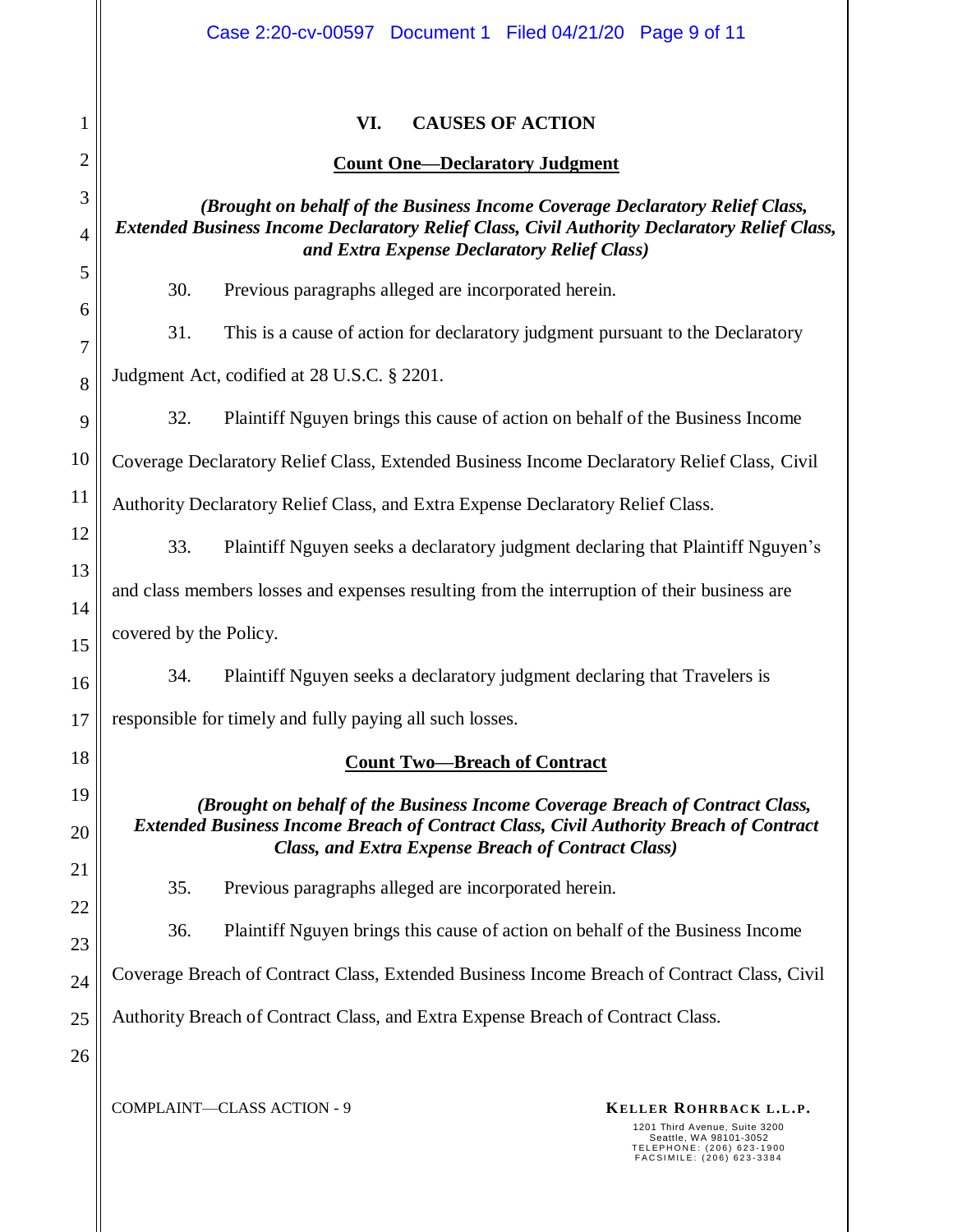**COMPLAINT—CLASS ACTION - 10 KELLER ROHRBACK L.L.P.** 1201 Third Avenue, Suite 3200 Seattle, WA 98101-3052 T E L E P H O N E : ( 2 0 6 ) 6 2 3 - 1900 F A C S I M I L E : ( 2 0 6 ) 6 2 3 - 3384 1 2 3 4 5 6 7 8 9 10 11 12 13 14 15 16 17 18 19 20 21 22 23 24 25 26 37. The Policy is a contract under which Plaintiff Nguyen and the class paid premiums to Travelers in exchange for Travelers's promise to pay Plaintiff Nguyen and the class for all claims covered by the Policy. 38. Plaintiff Nguyen has paid its insurance premiums. 39. Plaintiff Nguyen will soon file a written claim for her loss covered by the Policy. Upon information and belief, Travelers has denied coverage for other similarly situated policyholders and will again deny Plaintiff Nguyen's claim. 40. Denying coverage for the claim is a breach of the insurance contract. 41. Plaintiff Nguyen is harmed by the breach of the insurance contract by Travelers. **VII. PRAYER FOR RELIEF** 1. A declaratory judgment that the policy or policies cover the plaintiff's losses and expenses resulting from the interruption of the plaintiff's business by COVID-19. 2. A declaratory judgment that the defendant is responsible for timely and fully paying all such losses. 3. Damages. 4. Pre-judgment interest. 5. Reasonable attorney fees and costs. 6. Such further and other relief as the Court shall deem appropriate. **VIII. DEMAND FOR JURY** Plaintiff Nguyen demands a jury trial on all claims so triable. Case 2:20-cv-00597 Document 1 Filed 04/21/20 Page 10 of 11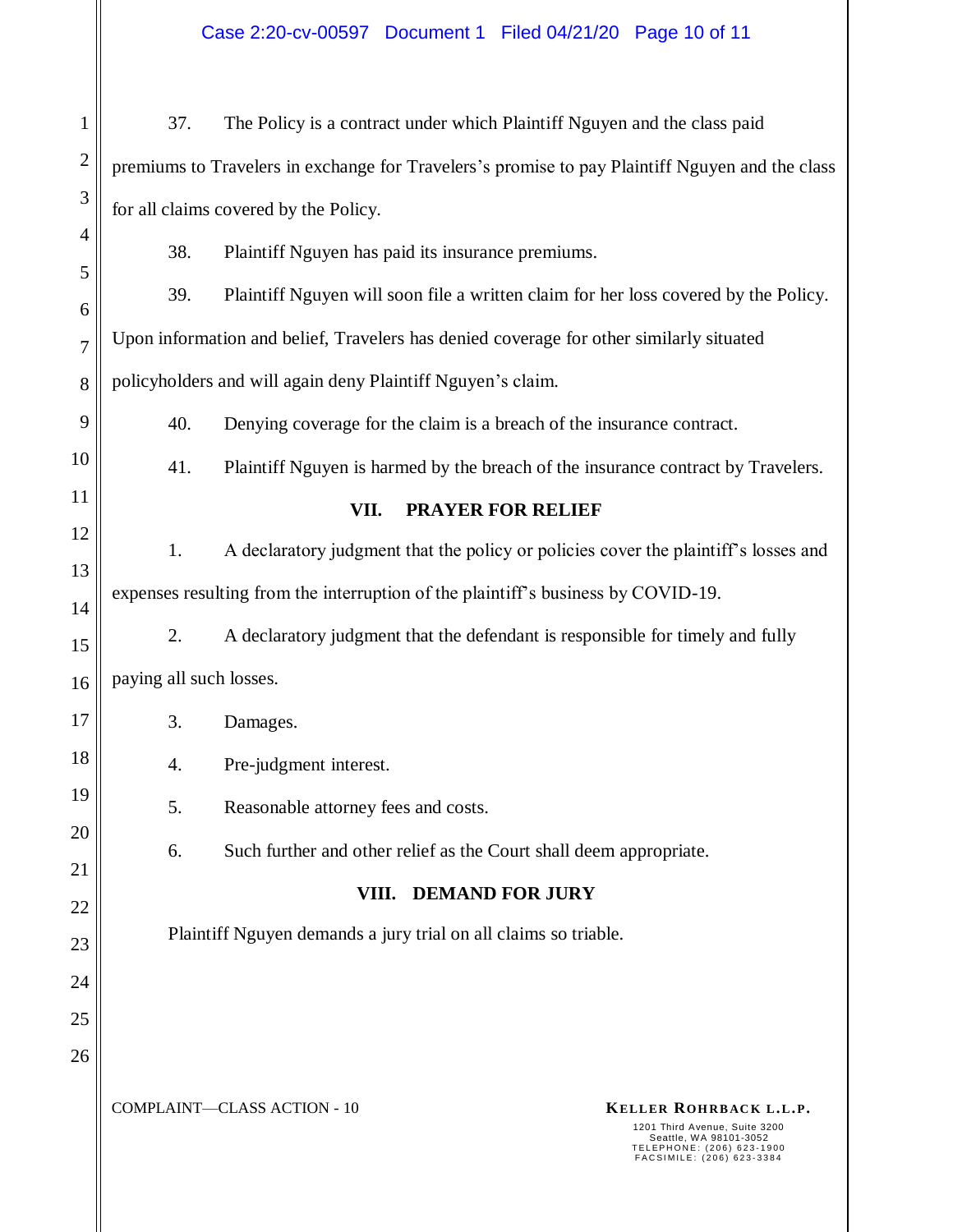**COMPLAINT—CLASS ACTION - 11 KELLER ROHRBACK L.L.P.** 1201 Third Avenue, Suite 3200 Seattle, WA 98101-3052 T E L E P H O N E : ( 2 0 6 ) 6 2 3 - 1900 F A C S I M I L E : ( 2 0 6 ) 6 2 3 - 3384 1 2 3 4 5 6 7 8 9 10 11 12 13 14 15 16 17 18 19 20 21 22 23 24 25 26 DATED this 21st day of April, 2020. **StandardSig** KELLER ROHRBACK L.L.P. By: *s/ Ian S. Birk* By: *s/ Lynn L. Sarko* By: *s/ Gretchen Freeman Cappio* By: *s/ Irene M. Hecht* By: *s/ Amy Williams Derry* By: *s/ Maureen Falecki* Ian S. Birk, WSBA #31431 Lynn L. Sarko, WSBA #16569 Gretchen Freeman Cappio, WSBA #29576 Irene M. Hecht, WSBA #11063 Amy Williams Derry, WSBA #28711 Maureen Falecki, WSBA #18569 1201 Third Avenue, Suite 3200 Seattle, WA 98101 Telephone: (206) 623-1900 Fax: (206) 623-3384 Email: ibirk@kellerrohrback.com Email: lsarko@kellerrohrback.com Email: gcappio@kellerrohrback.com Email: [ihecht@kellerrohrback.com](mailto:ihecht@kellerrohrback.com) Email: awilliams-derry@kellerrohrback.com Email: mfalecki@kellerrohrback.com By: s/ *Alison Chase* Alison Chase, CA Bar #226976 801 Garden Street, Suite 301 Santa Barbara, CA 93101 Email: achase@kellerrohrback.com Telephone: (805) 456-1496 Fax: (805) 456-1497 *Attorneys for Plaintiff* 4852-1607-6474, v. 1 Case 2:20-cv-00597 Document 1 Filed 04/21/20 Page 11 of 11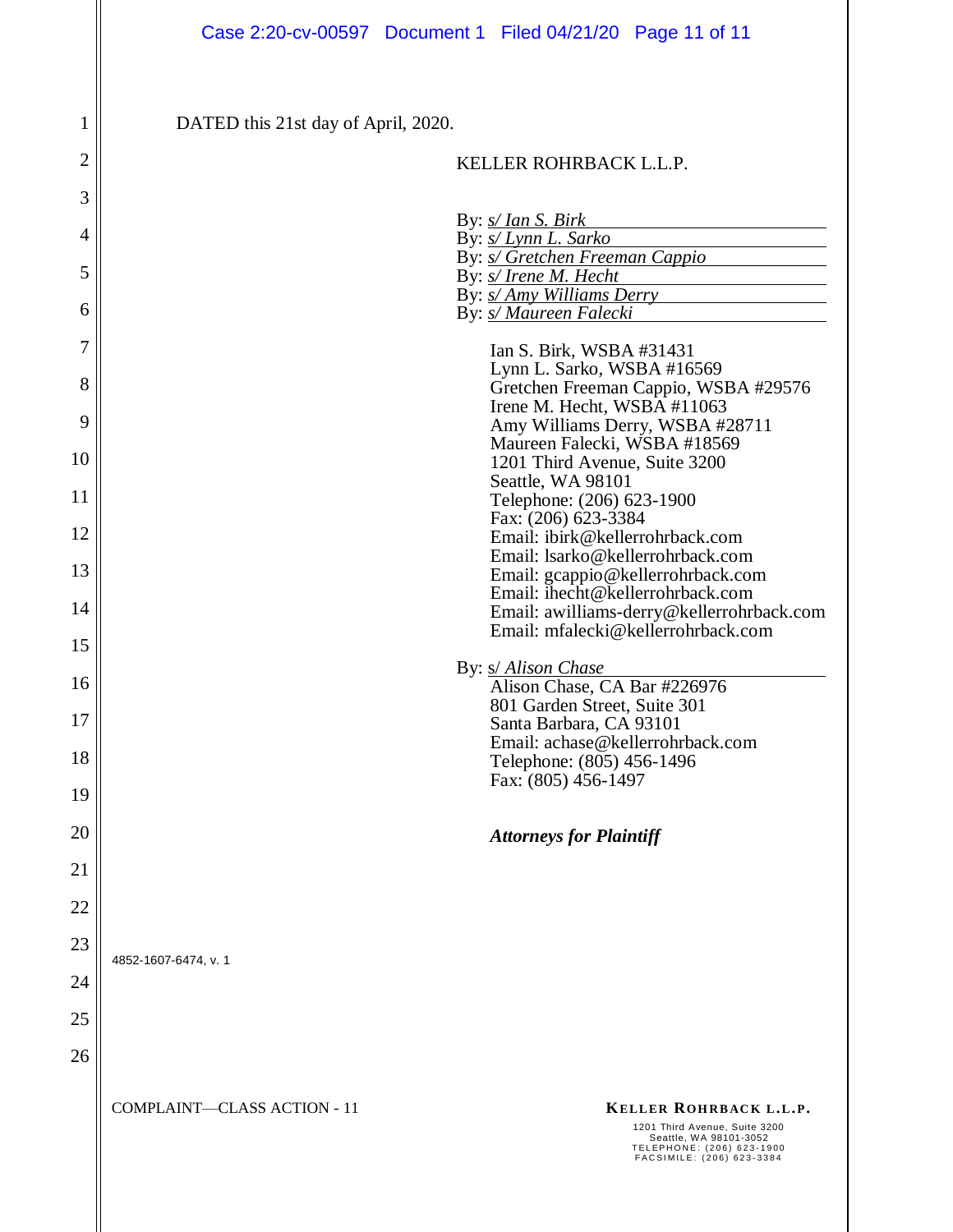# $\frac{H_{\rm Js}}{44}$  (Rev. 09/19) **Case 2:20-cv-00597 PPC 2000 FR<sup>1</sup>SHEE P4/21/20** Page 1 of 2

The JS 44 civil cover sheet and the information contained herein neither replace nor supplement the filing and service of pleadings or other papers as required by law, except as provided by local rules of court. This form,

| I. (a) PLAINTIFFS<br>JENNIFER B. NGUYEN,                                                                                                                                                                                                                                                                                                                                                                                                                                                                                                                                                                                                                           |                                                                                                                                                                                                                                                                                                                                                                                                                                                                                                                                                                                                                                                                                                                                                                                                                                                                                                                                                                                                                                                                                                                                                                                                                                                                                                                                                               |                                 | <b>DEFENDANTS</b><br>AMERICA                                                                                                                                                                                                                                                                                                                                                                                           | TRAVELERS CASUALTY INSURANCE COMPANY OF                                                                                                                                                                                                                                                                                                                                                                                                                                                                   |                                                                                                                                                                                                                                                                                                                                                                                                                                                                                                                                                                                                                                                                                                                                        |
|--------------------------------------------------------------------------------------------------------------------------------------------------------------------------------------------------------------------------------------------------------------------------------------------------------------------------------------------------------------------------------------------------------------------------------------------------------------------------------------------------------------------------------------------------------------------------------------------------------------------------------------------------------------------|---------------------------------------------------------------------------------------------------------------------------------------------------------------------------------------------------------------------------------------------------------------------------------------------------------------------------------------------------------------------------------------------------------------------------------------------------------------------------------------------------------------------------------------------------------------------------------------------------------------------------------------------------------------------------------------------------------------------------------------------------------------------------------------------------------------------------------------------------------------------------------------------------------------------------------------------------------------------------------------------------------------------------------------------------------------------------------------------------------------------------------------------------------------------------------------------------------------------------------------------------------------------------------------------------------------------------------------------------------------|---------------------------------|------------------------------------------------------------------------------------------------------------------------------------------------------------------------------------------------------------------------------------------------------------------------------------------------------------------------------------------------------------------------------------------------------------------------|-----------------------------------------------------------------------------------------------------------------------------------------------------------------------------------------------------------------------------------------------------------------------------------------------------------------------------------------------------------------------------------------------------------------------------------------------------------------------------------------------------------|----------------------------------------------------------------------------------------------------------------------------------------------------------------------------------------------------------------------------------------------------------------------------------------------------------------------------------------------------------------------------------------------------------------------------------------------------------------------------------------------------------------------------------------------------------------------------------------------------------------------------------------------------------------------------------------------------------------------------------------|
| <b>(b)</b> County of Residence of First Listed Plaintiff                                                                                                                                                                                                                                                                                                                                                                                                                                                                                                                                                                                                           | King County, WA<br>(EXCEPT IN U.S. PLAINTIFF CASES)                                                                                                                                                                                                                                                                                                                                                                                                                                                                                                                                                                                                                                                                                                                                                                                                                                                                                                                                                                                                                                                                                                                                                                                                                                                                                                           |                                 | NOTE:                                                                                                                                                                                                                                                                                                                                                                                                                  | County of Residence of First Listed Defendant<br>(IN U.S. PLAINTIFF CASES ONLY)<br>IN LAND CONDEMNATION CASES, USE THE LOCATION OF<br>THE TRACT OF LAND INVOLVED.                                                                                                                                                                                                                                                                                                                                         | Hartford County, CT                                                                                                                                                                                                                                                                                                                                                                                                                                                                                                                                                                                                                                                                                                                    |
| KELLER ROHRBACK L.L.P.<br>(206) 623-1900                                                                                                                                                                                                                                                                                                                                                                                                                                                                                                                                                                                                                           | (C) Attorneys (Firm Name, Address, and Telephone Number)<br>1201 Third Avenue, Suite 3200, Seattle, WA 98101                                                                                                                                                                                                                                                                                                                                                                                                                                                                                                                                                                                                                                                                                                                                                                                                                                                                                                                                                                                                                                                                                                                                                                                                                                                  |                                 | Attorneys (If Known)                                                                                                                                                                                                                                                                                                                                                                                                   |                                                                                                                                                                                                                                                                                                                                                                                                                                                                                                           |                                                                                                                                                                                                                                                                                                                                                                                                                                                                                                                                                                                                                                                                                                                                        |
|                                                                                                                                                                                                                                                                                                                                                                                                                                                                                                                                                                                                                                                                    | <b>II. BASIS OF JURISDICTION</b> (Place an "X" in One Box Only)                                                                                                                                                                                                                                                                                                                                                                                                                                                                                                                                                                                                                                                                                                                                                                                                                                                                                                                                                                                                                                                                                                                                                                                                                                                                                               |                                 |                                                                                                                                                                                                                                                                                                                                                                                                                        |                                                                                                                                                                                                                                                                                                                                                                                                                                                                                                           | <b>III. CITIZENSHIP OF PRINCIPAL PARTIES</b> (Place an "X" in One Box for Plaintiff                                                                                                                                                                                                                                                                                                                                                                                                                                                                                                                                                                                                                                                    |
| $\Box$ 1 U.S. Government<br>Plaintiff                                                                                                                                                                                                                                                                                                                                                                                                                                                                                                                                                                                                                              | $\Box$ 3 Federal Ouestion<br>(U.S. Government Not a Party)                                                                                                                                                                                                                                                                                                                                                                                                                                                                                                                                                                                                                                                                                                                                                                                                                                                                                                                                                                                                                                                                                                                                                                                                                                                                                                    |                                 | (For Diversity Cases Only)<br><b>PTF</b><br>Citizen of This State<br>$\mathbf{X}$ 1                                                                                                                                                                                                                                                                                                                                    | <b>DEF</b><br>$\Box$ 1<br>Incorporated or Principal Place<br>of Business In This State                                                                                                                                                                                                                                                                                                                                                                                                                    | and One Box for Defendant)<br>PTF<br>DEF<br>$\Box$ 4<br>$\Box$ 4                                                                                                                                                                                                                                                                                                                                                                                                                                                                                                                                                                                                                                                                       |
| $\Box$ 2 U.S. Government<br>Defendant                                                                                                                                                                                                                                                                                                                                                                                                                                                                                                                                                                                                                              | $\mathbf{X}$ 4 Diversity<br>(Indicate Citizenship of Parties in Item III)                                                                                                                                                                                                                                                                                                                                                                                                                                                                                                                                                                                                                                                                                                                                                                                                                                                                                                                                                                                                                                                                                                                                                                                                                                                                                     |                                 | Citizen of Another State<br>$\Box$ 2                                                                                                                                                                                                                                                                                                                                                                                   | $\Box$ 2 Incorporated <i>and</i> Principal Place<br>of Business In Another State                                                                                                                                                                                                                                                                                                                                                                                                                          | $\Box$ 5<br>$\mathbf{X}$ 5                                                                                                                                                                                                                                                                                                                                                                                                                                                                                                                                                                                                                                                                                                             |
|                                                                                                                                                                                                                                                                                                                                                                                                                                                                                                                                                                                                                                                                    |                                                                                                                                                                                                                                                                                                                                                                                                                                                                                                                                                                                                                                                                                                                                                                                                                                                                                                                                                                                                                                                                                                                                                                                                                                                                                                                                                               |                                 | Citizen or Subject of a<br>$\Box$ 3<br>Foreign Country                                                                                                                                                                                                                                                                                                                                                                 | <b>1</b> 3 Foreign Nation                                                                                                                                                                                                                                                                                                                                                                                                                                                                                 | $\Box$ 6<br>$\Box$ 6                                                                                                                                                                                                                                                                                                                                                                                                                                                                                                                                                                                                                                                                                                                   |
| <b>IV. NATURE OF SUIT</b> (Place an "X" in One Box Only)<br><b>CONTRACT</b>                                                                                                                                                                                                                                                                                                                                                                                                                                                                                                                                                                                        | <b>TORTS</b>                                                                                                                                                                                                                                                                                                                                                                                                                                                                                                                                                                                                                                                                                                                                                                                                                                                                                                                                                                                                                                                                                                                                                                                                                                                                                                                                                  |                                 | <b>FORFEITURE/PENALTY</b>                                                                                                                                                                                                                                                                                                                                                                                              | <b>BANKRUPTCY</b>                                                                                                                                                                                                                                                                                                                                                                                                                                                                                         | Click here for: Nature of Suit Code Descriptions.<br><b>OTHER STATUTES</b>                                                                                                                                                                                                                                                                                                                                                                                                                                                                                                                                                                                                                                                             |
| $\mathbf{\times}$ 110 Insurance<br>$\Box$ 120 Marine<br>$\Box$ 130 Miller Act<br>$\Box$ 140 Negotiable Instrument<br>$\Box$ 150 Recovery of Overpayment<br>& Enforcement of Judgment<br>151 Medicare Act<br>152 Recovery of Defaulted<br><b>Student Loans</b><br>(Excludes Veterans)<br>$\Box$ 153 Recovery of Overpayment<br>of Veteran's Benefits<br>$\Box$ 160 Stockholders' Suits<br>190 Other Contract<br>195 Contract Product Liability<br>196 Franchise<br><b>REAL PROPERTY</b><br>$\Box$ 210 Land Condemnation<br>$\Box$ 220 Foreclosure<br>1 230 Rent Lease & Ejectment<br>240 Torts to Land<br>245 Tort Product Liability<br>290 All Other Real Property | PERSONAL INJURY<br>PERSONAL INJURY<br>$\Box$ 310 Airplane<br>$\Box$ 365 Personal Injury -<br>□ 315 Airplane Product<br>Product Liability<br>367 Health Care/<br>Liability<br>$\Box$ 320 Assault, Libel &<br>Pharmaceutical<br>Slander<br>Personal Injury<br>□ 330 Federal Employers'<br>Product Liability<br>Liability<br>□ 368 Asbestos Personal<br>340 Marine<br><b>Injury Product</b><br>345 Marine Product<br>Liability<br>PERSONAL PROPERTY<br>Liability<br>350 Motor Vehicle<br>□ 370 Other Fraud<br>□ 355 Motor Vehicle<br>$\Box$ 371 Truth in Lending<br>380 Other Personal<br><b>Product Liability</b><br>360 Other Personal<br>Property Damage<br>Injury<br>□ 385 Property Damage<br>$\Box$ 362 Personal Injury -<br>Product Liability<br>Medical Malpractice<br><b>CIVIL RIGHTS</b><br><b>PRISONER PETITIONS</b><br>$\Box$ 440 Other Civil Rights<br><b>Habeas Corpus:</b><br>$\Box$ 441 Voting<br>$\Box$ 463 Alien Detainee<br>$\Box$ 442 Employment<br>$\Box$ 510 Motions to Vacate<br>$\Box$ 443 Housing/<br>Sentence<br>□ 530 General<br>Accommodations<br>$\Box$ 445 Amer. w/Disabilities<br>535 Death Penalty<br>Employment<br>Other:<br>$\Box$ 446 Amer. w/Disabilities<br>$\Box$ 540 Mandamus & Other<br>Other<br>$\Box$ 550 Civil Rights<br>448 Education<br>555 Prison Condition<br>560 Civil Detainee -<br>Conditions of<br>Confinement |                                 | 5 625 Drug Related Seizure<br>of Property 21 USC 881<br>$\Box$ 690 Other<br><b>LABOR</b><br>710 Fair Labor Standards<br>Act<br>720 Labor/Management<br>Relations<br>□ 740 Railway Labor Act<br>751 Family and Medical<br>Leave Act<br>790 Other Labor Litigation<br>791 Employee Retirement<br>Income Security Act<br><b>IMMIGRATION</b><br>1462 Naturalization Application<br>$\Box$ 465 Other Immigration<br>Actions | $\Box$ 422 Appeal 28 USC 158<br>1 423 Withdrawal<br>28 USC 157<br><b>PROPERTY RIGHTS</b><br>$\Box$ 820 Copyrights<br>$\Box$ 830 Patent<br>335 Patent - Abbreviated<br>New Drug Application<br>□ 840 Trademark<br><b>SOCIAL SECURITY</b><br>$\Box$ 861 HIA (1395ff)<br>$\Box$ 862 Black Lung (923)<br>$\Box$ 863 DIWC/DIWW (405(g))<br>□ 864 SSID Title XVI<br>$\Box$ 865 RSI (405(g))<br><b>FEDERAL TAX SUITS</b><br>□ 870 Taxes (U.S. Plaintiff<br>or Defendant)<br>□ 871 IRS-Third Party<br>26 USC 7609 | 375 False Claims Act<br><b>1</b> 376 Oui Tam (31 USC<br>3729(a)<br>400 State Reapportionment<br>$\Box$ 410 Antitrust<br>$\Box$ 430 Banks and Banking<br>1 450 Commerce<br>$\Box$ 460 Deportation<br>□ 470 Racketeer Influenced and<br>Corrupt Organizations<br>□ 480 Consumer Credit<br>(15 USC 1681 or 1692)<br>485 Telephone Consumer<br>Protection Act<br>□ 490 Cable/Sat TV<br>□ 850 Securities/Commodities/<br>Exchange<br>□ 890 Other Statutory Actions<br>□ 891 Agricultural Acts<br>□ 893 Environmental Matters<br>□ 895 Freedom of Information<br>Act<br>□ 896 Arbitration<br>□ 899 Administrative Procedure<br>Act/Review or Appeal of<br><b>Agency Decision</b><br>$\Box$ 950 Constitutionality of<br><b>State Statutes</b> |
| V. ORIGIN (Place an "X" in One Box Only)<br>$\mathbb{X}$ 1 Original<br>Proceeding                                                                                                                                                                                                                                                                                                                                                                                                                                                                                                                                                                                  | $\Box$ 2 Removed from<br>$\Box$ 3<br>Remanded from<br>State Court<br>Appellate Court                                                                                                                                                                                                                                                                                                                                                                                                                                                                                                                                                                                                                                                                                                                                                                                                                                                                                                                                                                                                                                                                                                                                                                                                                                                                          |                                 | $\Box$ 4 Reinstated or $\Box$ 5<br>Reopened<br>(specify)                                                                                                                                                                                                                                                                                                                                                               | Multidistrict<br>$\Box$ 6<br>Transferred from<br>Litigation -<br>Another District<br>Transfer                                                                                                                                                                                                                                                                                                                                                                                                             | $\Box$ 8 Multidistrict<br>Litigation -<br>Direct File                                                                                                                                                                                                                                                                                                                                                                                                                                                                                                                                                                                                                                                                                  |
| VI. CAUSE OF ACTION                                                                                                                                                                                                                                                                                                                                                                                                                                                                                                                                                                                                                                                | Cite the U.S. Civil Statute under which you are filing ( <i>Do not cite jurisdictional statutes unless diversity</i> ):<br>28 U.S.C. § 1391(b)(3)<br>Brief description of cause:<br>INSURANCE BAD FAITH                                                                                                                                                                                                                                                                                                                                                                                                                                                                                                                                                                                                                                                                                                                                                                                                                                                                                                                                                                                                                                                                                                                                                       |                                 |                                                                                                                                                                                                                                                                                                                                                                                                                        |                                                                                                                                                                                                                                                                                                                                                                                                                                                                                                           |                                                                                                                                                                                                                                                                                                                                                                                                                                                                                                                                                                                                                                                                                                                                        |
| <b>VII. REQUESTED IN</b><br><b>COMPLAINT:</b>                                                                                                                                                                                                                                                                                                                                                                                                                                                                                                                                                                                                                      | <b>X</b> CHECK IF THIS IS A CLASS ACTION<br>UNDER RULE 23, F.R.Cv.P.                                                                                                                                                                                                                                                                                                                                                                                                                                                                                                                                                                                                                                                                                                                                                                                                                                                                                                                                                                                                                                                                                                                                                                                                                                                                                          |                                 | <b>DEMAND \$</b>                                                                                                                                                                                                                                                                                                                                                                                                       | <b>JURY DEMAND:</b>                                                                                                                                                                                                                                                                                                                                                                                                                                                                                       | CHECK YES only if demanded in complaint:<br>X Yes<br>$\Box$ No                                                                                                                                                                                                                                                                                                                                                                                                                                                                                                                                                                                                                                                                         |
| VIII. RELATED CASE(S)<br><b>IF ANY</b>                                                                                                                                                                                                                                                                                                                                                                                                                                                                                                                                                                                                                             | (See instructions):<br><b>JUDGE</b>                                                                                                                                                                                                                                                                                                                                                                                                                                                                                                                                                                                                                                                                                                                                                                                                                                                                                                                                                                                                                                                                                                                                                                                                                                                                                                                           |                                 |                                                                                                                                                                                                                                                                                                                                                                                                                        | DOCKET NUMBER                                                                                                                                                                                                                                                                                                                                                                                                                                                                                             |                                                                                                                                                                                                                                                                                                                                                                                                                                                                                                                                                                                                                                                                                                                                        |
| <b>DATE</b><br>04/21/2020                                                                                                                                                                                                                                                                                                                                                                                                                                                                                                                                                                                                                                          | /s/ Ian S. Birk                                                                                                                                                                                                                                                                                                                                                                                                                                                                                                                                                                                                                                                                                                                                                                                                                                                                                                                                                                                                                                                                                                                                                                                                                                                                                                                                               | SIGNATURE OF ATTORNEY OF RECORD |                                                                                                                                                                                                                                                                                                                                                                                                                        |                                                                                                                                                                                                                                                                                                                                                                                                                                                                                                           |                                                                                                                                                                                                                                                                                                                                                                                                                                                                                                                                                                                                                                                                                                                                        |
| <b>FOR OFFICE USE ONLY</b><br>RECEIPT#                                                                                                                                                                                                                                                                                                                                                                                                                                                                                                                                                                                                                             | <b>APPLYING IFP</b><br><b>AMOUNT</b>                                                                                                                                                                                                                                                                                                                                                                                                                                                                                                                                                                                                                                                                                                                                                                                                                                                                                                                                                                                                                                                                                                                                                                                                                                                                                                                          |                                 | <b>JUDGE</b>                                                                                                                                                                                                                                                                                                                                                                                                           | MAG. JUDGE                                                                                                                                                                                                                                                                                                                                                                                                                                                                                                |                                                                                                                                                                                                                                                                                                                                                                                                                                                                                                                                                                                                                                                                                                                                        |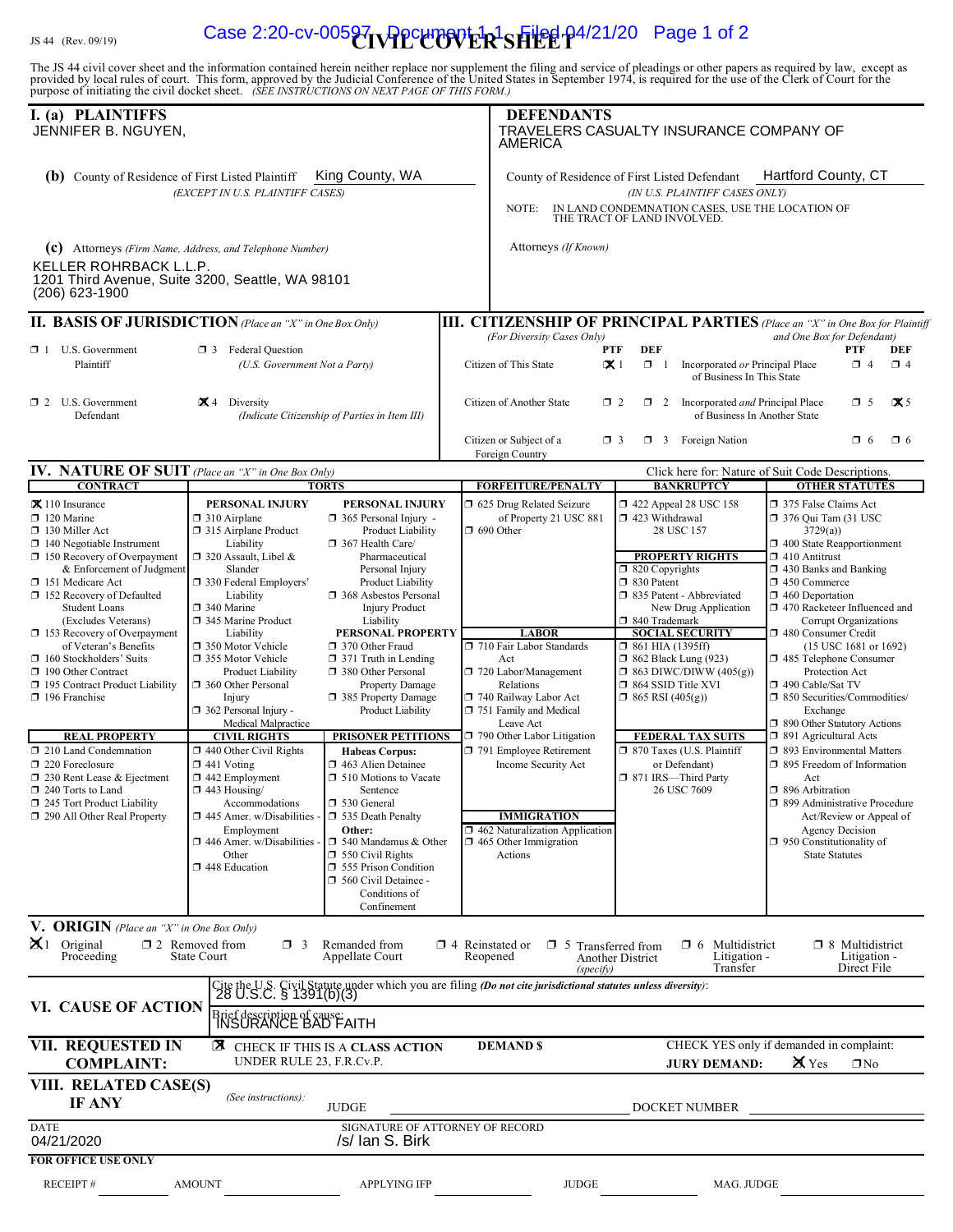### INSTRUCTIONS FOR ATTORNEYS COMPLETING CIVIL COVER SHEET FORM JS 44

Authority For Civil Cover Sheet

The JS 44 civil cover sheet and the information contained herein neither replaces nor supplements the filings and service of pleading or other papers as required by law, except as provided by local rules of court. This form, approved by the Judicial Conference of the United States in September 1974, is required for the use of the Clerk of Court for the purpose of initiating the civil docket sheet. Consequently, a civil cover sheet is submitted to the Clerk of Court for each civil complaint filed. The attorney filing a case should complete the form as follows:

- **I.(a)** Plaintiffs-Defendants. Enter names (last, first, middle initial) of plaintiff and defendant. If the plaintiff or defendant is a government agency, use only the full name or standard abbreviations. If the plaintiff or defendant is an official within a government agency, identify first the agency and then the official, giving both name and title.
- (b) County of Residence. For each civil case filed, except U.S. plaintiff cases, enter the name of the county where the first listed plaintiff resides at the time of filing. In U.S. plaintiff cases, enter the name of the county in which the first listed defendant resides at the time of filing. (NOTE: In land condemnation cases, the county of residence of the "defendant" is the location of the tract of land involved.)
- (c) Attorneys. Enter the firm name, address, telephone number, and attorney of record. If there are several attorneys, list them on an attachment, noting in this section "(see attachment)".

**II.** Jurisdiction. The basis of jurisdiction is set forth under Rule 8(a), F.R.Cv.P., which requires that jurisdictions be shown in pleadings. Place an "X" in one of the boxes. If there is more than one basis of jurisdiction, precedence is given in the order shown below.

United States plaintiff. (1) Jurisdiction based on 28 U.S.C. 1345 and 1348. Suits by agencies and officers of the United States are included here. United States defendant. (2) When the plaintiff is suing the United States, its officers or agencies, place an "X" in this box.

Federal question. (3) This refers to suits under 28 U.S.C. 1331, where jurisdiction arises under the Constitution of the United States, an amendment to the Constitution, an act of Congress or a treaty of the United States. In cases where the U.S. is a party, the U.S. plaintiff or defendant code takes precedence, and box 1 or 2 should be marked.

Diversity of citizenship. (4) This refers to suits under 28 U.S.C. 1332, where parties are citizens of different states. When Box 4 is checked, the citizenship of the different parties must be checked. (See Section III below; NOTE: federal question actions take precedence over diversity cases.)

- III. Residence (citizenship) of Principal Parties. This section of the JS 44 is to be completed if diversity of citizenship was indicated above. Mark this section for each principal party.
- IV. Nature of Suit. Place an "X" in the appropriate box. If there are multiple nature of suit codes associated with the case, pick the nature of suit code that is most applicable. Click here for: Nature of Suit Code Descriptions.
- V. Origin. Place an "X" in one of the seven boxes.

Original Proceedings. (1) Cases which originate in the United States district courts.

Removed from State Court. (2) Proceedings initiated in state courts may be removed to the district courts under Title 28 U.S.C., Section 1441. Remanded from Appellate Court. (3) Check this box for cases remanded to the district court for further action. Use the date of remand as the filing date.

Reinstated or Reopened. (4) Check this box for cases reinstated or reopened in the district court. Use the reopening date as the filing date. Transferred from Another District. (5) For cases transferred under Title 28 U.S.C. Section 1404(a). Do not use this for within district transfers or multidistrict litigation transfers.

Multidistrict Litigation – Transfer. (6) Check this box when a multidistrict case is transferred into the district under authority of Title 28 U.S.C. Section  $1407$ .

Multidistrict Litigation – Direct File. (8) Check this box when a multidistrict case is filed in the same district as the Master MDL docket. PLEASE NOTE THAT THERE IS NOT AN ORIGIN CODE 7. Origin Code 7 was used for historical records and is no longer relevant due to changes in statue.

- VI. Cause of Action. Report the civil statute directly related to the cause of action and give a brief description of the cause. Do not cite jurisdictional statutes unless diversity. Example: U.S. Civil Statute: 47 USC 553 Brief Description: Unauthorized reception of cable service
- VII. Requested in Complaint. Class Action. Place an "X" in this box if you are filing a class action under Rule 23, F.R.Cv.P. Demand. In this space enter the actual dollar amount being demanded or indicate other demand, such as a preliminary injunction. Jury Demand. Check the appropriate box to indicate whether or not a jury is being demanded.
- VIII. Related Cases. This section of the JS 44 is used to reference related pending cases, if any. If there are related pending cases, insert the docket numbers and the corresponding judge names for such cases.

Date and Attorney Signature. Date and sign the civil cover sheet.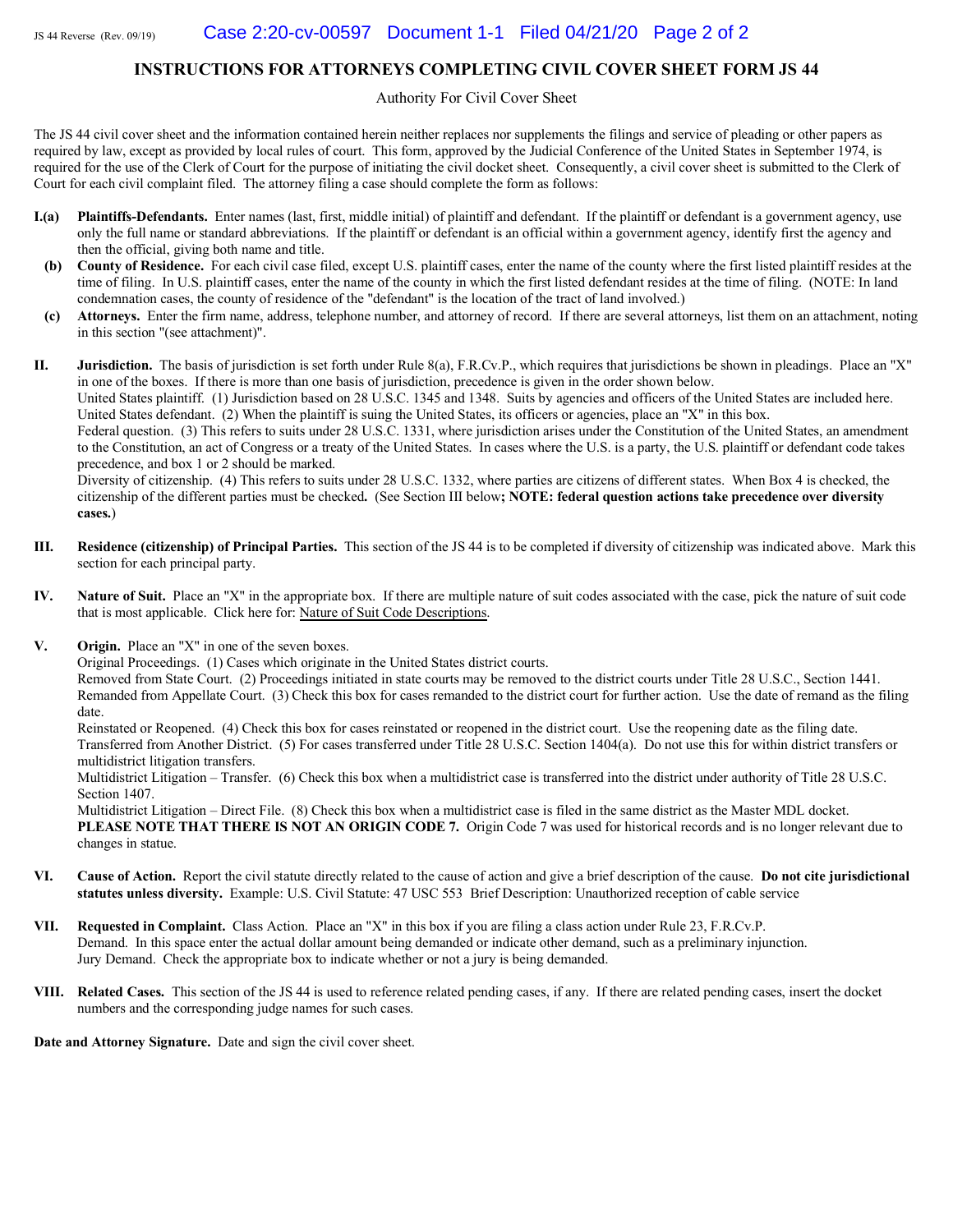Case 2:20-cv-00597 Document 1-2 Filed 04/21/20 Page 1 of 2

AO 440 (Rev. 06/12) Summons in a Civil Action

## UNITED STATES DISTRICT COURT

for the

Western District of Washington

)

Civil Action No.

JENNIFER B. NGUYEN,

| Plaintiff(s)                                        |  |
|-----------------------------------------------------|--|
| v.                                                  |  |
|                                                     |  |
| TRAVELERS CASUALTY INSURANCE COMPANY<br>OF AMERICA, |  |
|                                                     |  |
|                                                     |  |
| Defendant(s)                                        |  |

## **SUMMONS IN A CIVIL ACTION**

To: *(Defendant's name and address)* TRAVELERS CASUALTY INSURANCE COMPANY OF AMERICA ONE TOWER SQUARE HARTFORD, CT 06183

A lawsuit has been filed against you.

Within 21 days after service of this summons on you (not counting the day you received it) — or 60 days if you are the United States or a United States agency, or an officer or employee of the United States described in Fed. R. Civ. P. 12 (a)(2) or (3) — you must serve on the plaintiff an answer to the attached complaint or a motion under Rule 12 of the Federal Rules of Civil Procedure. The answer or motion must be served on the plaintiff or plaintiff's attorney, whose name and address are:

Ian S. Birk, Lynn L. Sarko, Gretchen Freeman Cappio, Irene M. Hecht, Amy Williams Derry, Maureen Falecki, and Alison Chase KELLER ROHRBACK L.L.P. 1201 Third Avenue, Suite 3200 Seattle, WA 98101

If you fail to respond, judgment by default will be entered against you for the relief demanded in the complaint. You also must file your answer or motion with the court.

*CLERK OF COURT*

Date:

*Signature of Clerk or Deputy Clerk*